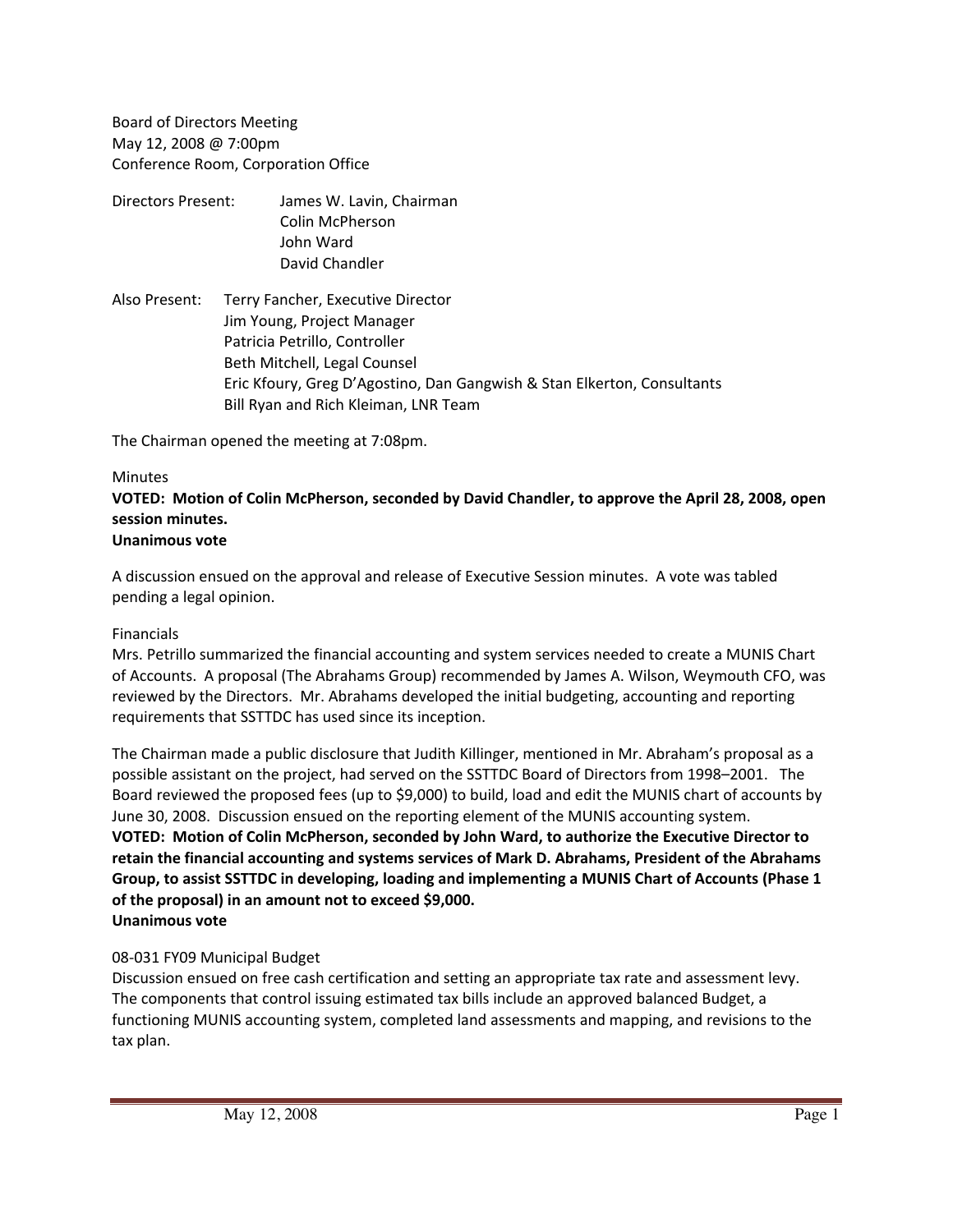Mr. McPherson stated that some line items in the Operations Budget were actually Development expenses that should be voted when a funding source has been identified. Mrs. Petrillo was directed to eliminate the Reserve Fund and some consultant expenses from the FY09 Operations Budget, to be voted in a supplemental Budget in November when free cash was certified, and to present a revised Budget to the Board at the May  $27<sup>th</sup>$  Board Meeting.

# Executive Director Update

Mr. Fancher noted that LNR requested another week's extension on delivering a signed DDA to the Board. Mr. Ryan apologized for the slow pace of LNR's partner's review process and the delay in signing the document. Ms. Mitchell noted that timeline dates in the DDA may need to be amended to keep the project moving forward. Board members voiced concern on LNR financial obligations that were being held up pending a signed DDA.

#### **VOTED: Motion of Colin McPherson, seconded by John Ward, to extend LNR's delivery date for a signed DDA to on or before Tuesday, May 27, 2008. Unanimous vote**

Mr. Fancher also noted that the existing LLP Insurance Policy with AIG terminates in a few days and that Legal Counsel recommended a sixth month extension to cover the pending Navy land transfer. LNR acknowledged that the expense would pass through to them.

# **VOTED: Motion of Colin McPherson, seconded by John Ward, to authorize the Executive Director to extend the existing LLP Insurance Policy with same terms and conditions, for six (6) months to November 15, 2008, provided that LNR is responsible for the premium. Unanimous vote**

The Board was updated on the Request for Qualifications (RFQ) for the Parkway Design/ Build, and established a Selection Committee consisting of the Executive Director, the Facilities Administrator and Rich Kleiman, LNR, to review the RFQ proposals and reduce the field of 11 candidates down to three (3). It was noted that Mr. Ned Corcoran and Mr. Chris Calnan would assist the Committee as Technical Advisors.

# **VOTED: Motion of David Chandler, seconded by John Ward, to form a Subcommittee of the Board, a Parkway Design/Build Selection Team, made up of Terry Fancher, Rick Packard and Rich Kleiman. Unanimous vote**

Ms. Mitchell reported that NAVY's Counsel was drafting a Purchase Agreement and would provide a copy to Ms. Mitchell and to be shared with LNR's Counsel.

# Bonding Presentation

Mr. Dan Gangwish, Banc of America Securities (BAS), gave an overview of typical bonding procedures and BAS's function. The procedure starts with the revised Enabling Legislation authorizing issuance of Bonds and ends with a Bond Contract. A discussion ensued on bond transfers, payment terms, disclosure obligations, the development plan, potential sales and users, LIFOC property, land specific obligations, prepaying bonds, market value, land value with improvements, debt ratio, pricing appropriate risks, salable bonds that the market would accept and the Board's readiness for bond approval when NAVY transfers land.

The Board acknowledged that a lot of due diligence needed to be completed by the end of June. Mr. Gangwish provided reference materials on Infrastructure Financing to the Directors and staff.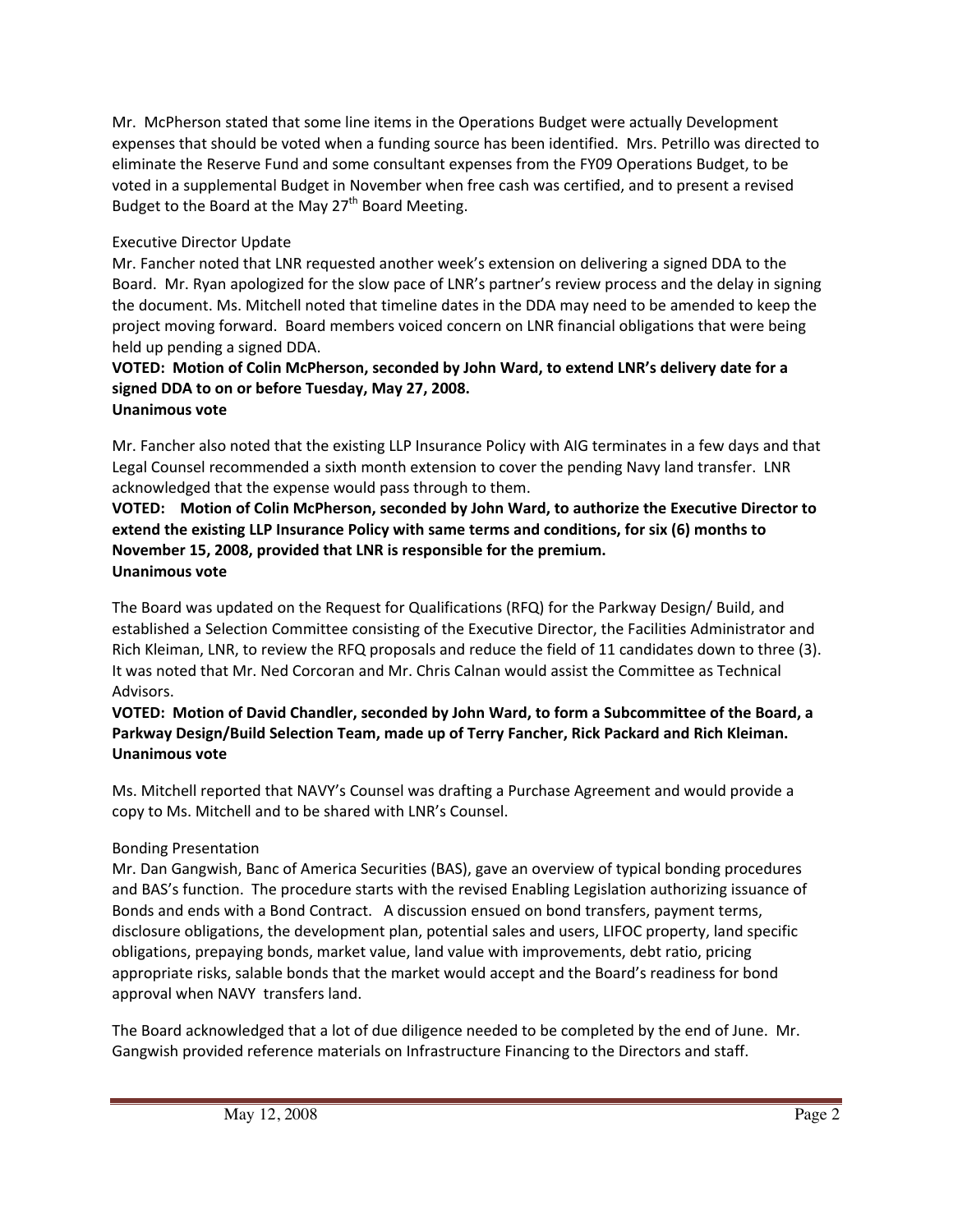## WRF Membrane Manufacturer

Mr. Young noted the Corporation contracted Mr. Stan Elkerton to serve as peer review engineer on the future design of the Waste Water Treatment Plant (WWTP) by Metcalf & Eddy (LNR's plant designer). Metcalf and Eddy procured proposals for a Membrane Bioreactor (MBR) Vendor.

Mr. Elkerton presented his recommendation for the MBR Vendor and outlined the MBR process, including the resulting quality of water; the scope of the RFP and the detailed proposals submitted by three firms (GE Zenon, Koch Membrane Systems & Enviroquip). Mr. Elkerton reviewed the scoring evaluation of the general, technical and economic criteria, the capital and life cycle costs, energy cost projections, guarantees and Metcalf & Eddy's recommendation of Enviroquip. Mr. Elkerton reviewed the (2008) design schedule, the tasks completed, the (2008‐2010) construction schedule, the MBR vendor proposal bond and the State Revolving Fund (SRF) application process. Mr. Elkerton recommended that Metcalf & Eddy be authorized to notify Enviroquip that SSTTDC also selected them as the preferred MBR vendor.

Discussion ensued on the WWTP facility's capacity and location, the high end technology; the leaching area's surrounding impervious barrier and engineered fill to contain the highly treated water, which will eventually travel through native soil underneath a day-lighted section of French's Stream. Concerns were raised on flooding conditions in Rockland. Mr. Elkerton noted that the inflow of treated water from WWTP would be devoid of nutrients and would not have a deleterious impact on that waterway. Mr. Young noted the FEIR indicated decreased storm flows to French's Stream (studies included both stormwater and inflow from the WWTP) and that the next step was to go through the State's permitting process. Mr. Kleiman noted that stormwater management would significantly reduce flow to the overall downstream benefit of Rockland. It was noted that some treated water would be diverted to irrigate the golf course and landscaping around commercial buildings. Mr. Kleiman noted that market demand for bio‐tech or other water intense industry would determine the total flow capacity at full buildout.

Further discussion ensued on Enviroquip and the SRF approval process. Concerns were raised on the MBR product still being in existence 10 years out and on the reliability of the operating system. Mr. Elkerton noted several examples of proven plant technology. WWTP capital, operations and maintenance costs were reviewed.

Ms. Mitchell informed the Board that a project management agreement related to the WWTP, as contemplated with LNR in the DDA, was still pending.

**VOTED: Motion of John Ward, seconded by David Chandler, to authorize Metcalf and Eddy to notify Enviroquip that the Corporation selects Enviroquip as the preferred MBR manufacturer for the SouthField Water Reclamation Facility, pursuant to the terms of the Enviroquip proposal submitted to M&E on April 14, 2008, subject however to typical negotiation and scope refinement. Unanimous vote**

The Board was informed they would receive Health Regulations, a Housing Plan and revisions to Administrative Rules and Regs at the end of the week for their review prior to the public hearing on May  $27^{th}$ .

Mr. Kfoury updated the Board on the status of the Enabling Legislation and comments/amendments added by the Dept. of Revenue and Administration & Finance. Discussion ensued on the Board's quorum issue (Sec. 8D). The Board agreed that the proposed amendments would be left in the hands of Chairman Ron Mariano.

**VOTED: Motion of Colin McPherson, seconded by John Ward to accept the proposed amendments, with the exception of Section 8D, and to present them to Chairman Ron Mariano for further**